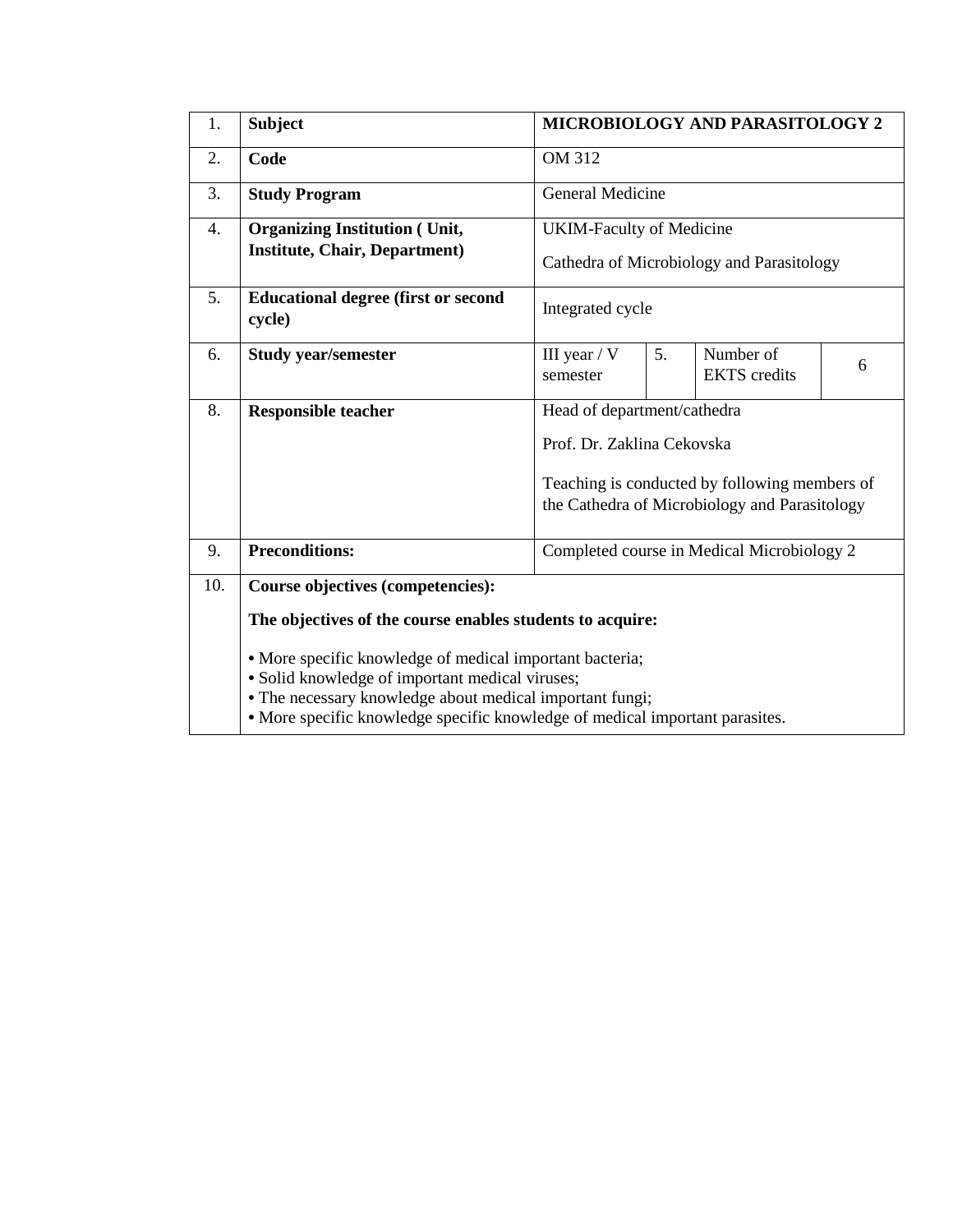## 11. **Course content:**

**Theory:** 

### **Medical bacteriology**

- **•** Classification of medical important bacteria
- Gram positive cocci Gram negative cocci
- **•** Gram-positive bacilli Gram negative bacilli
- **•** Intracellular bacteria
- **•** Spiral bacteria

### **Medical virology**

- **•** Classification and nomenclature of viruses
- **•** RNA viruses
- **•** DNA viruses

# **Medical mycology**

- Triggers superficial mycoses
- Triggers systemic mycoses

## **Medical Parasitology**

- **•** Medical significant protozoa
- **•** Medical significant helminths

## **Intra-hospital infections**

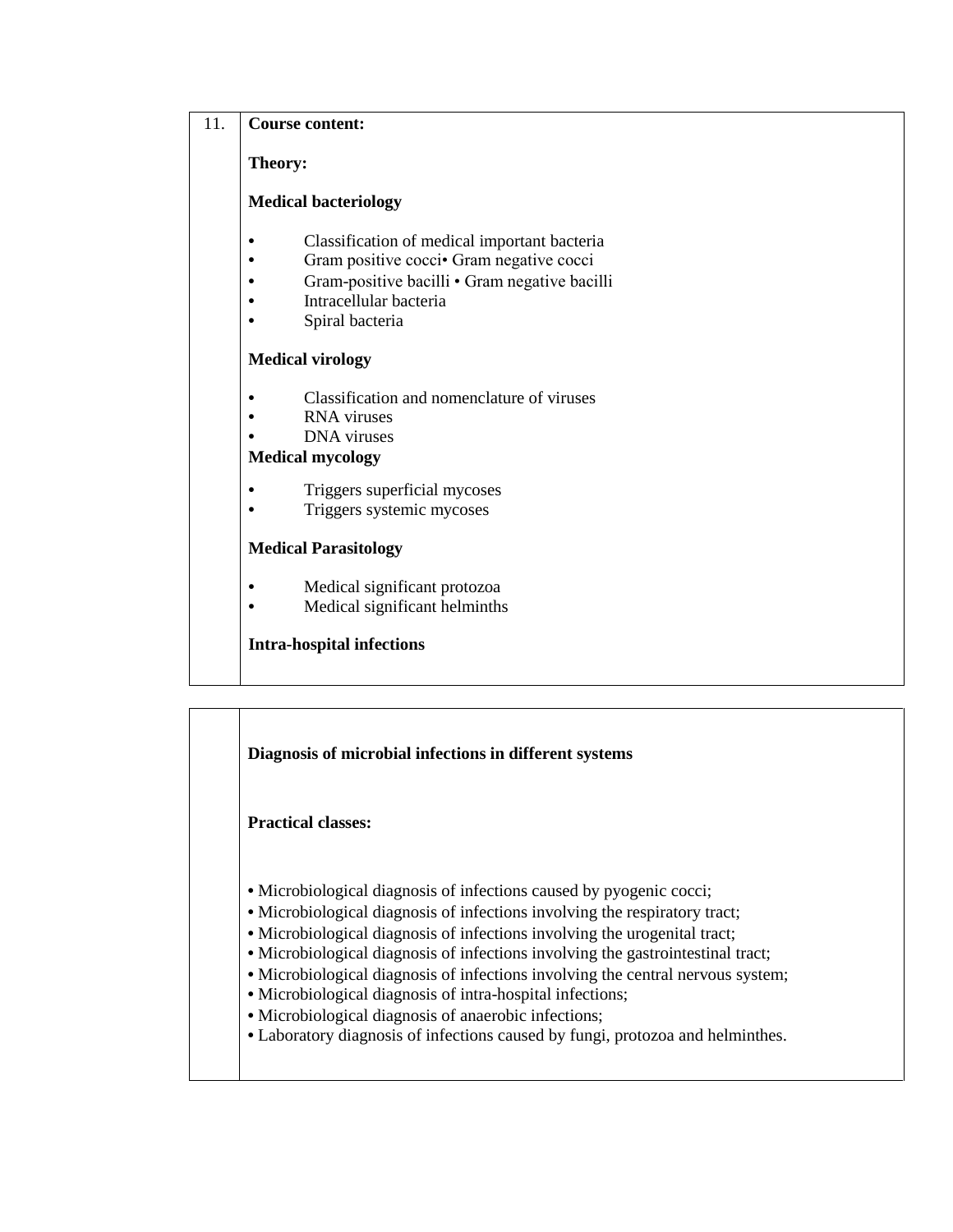| 12. | <b>Methods of studying:</b>                                         |                                 |      |                                      |                                           |                                                           |                          |  |
|-----|---------------------------------------------------------------------|---------------------------------|------|--------------------------------------|-------------------------------------------|-----------------------------------------------------------|--------------------------|--|
|     | Interactive teaching, practical course, seminars                    |                                 |      |                                      |                                           |                                                           |                          |  |
| 13. |                                                                     | <b>Total number of hours:</b>   |      |                                      | 130 hours                                 |                                                           |                          |  |
| 14. |                                                                     | Distribution of available time: |      |                                      |                                           |                                                           |                          |  |
| 15. | activity                                                            | Type of educational             | 15.1 | course                               | Lectures-theoretical<br>45 hours teaching |                                                           |                          |  |
|     |                                                                     |                                 | 15.2 | clinical),<br>seminars,<br>team work | Practical (laboratory,                    | 30 hours practical<br>course/seminars                     |                          |  |
|     | 16.1                                                                |                                 |      |                                      | Home study                                | 60 hours                                                  |                          |  |
| 17. | <b>Assessment of knowledge:</b><br>points                           |                                 |      |                                      |                                           |                                                           |                          |  |
|     |                                                                     |                                 |      |                                      |                                           |                                                           |                          |  |
|     | 17.1                                                                | <b>Tests</b>                    |      |                                      |                                           |                                                           | min. - max               |  |
|     |                                                                     |                                 |      |                                      | 1. Continuous tests                       |                                                           |                          |  |
|     |                                                                     |                                 |      |                                      |                                           | + Selected parts from theoretical microbiology            |                          |  |
|     |                                                                     |                                 |      |                                      |                                           | points                                                    | $12 - 20$                |  |
|     |                                                                     |                                 |      |                                      | plus theoretical second part              | 2. Continuous test from first practical part (first half) |                          |  |
|     |                                                                     |                                 |      |                                      |                                           | points                                                    | $21 - 35$                |  |
|     |                                                                     | Final exam                      |      | Oral part                            |                                           | points                                                    | min.- max.<br>$18 - 29$  |  |
|     | 17.2<br>Seminar work/project<br>(presentation: written and<br>oral) |                                 |      |                                      | Seminar work                              | points                                                    | $min. - max.$<br>$0 - 3$ |  |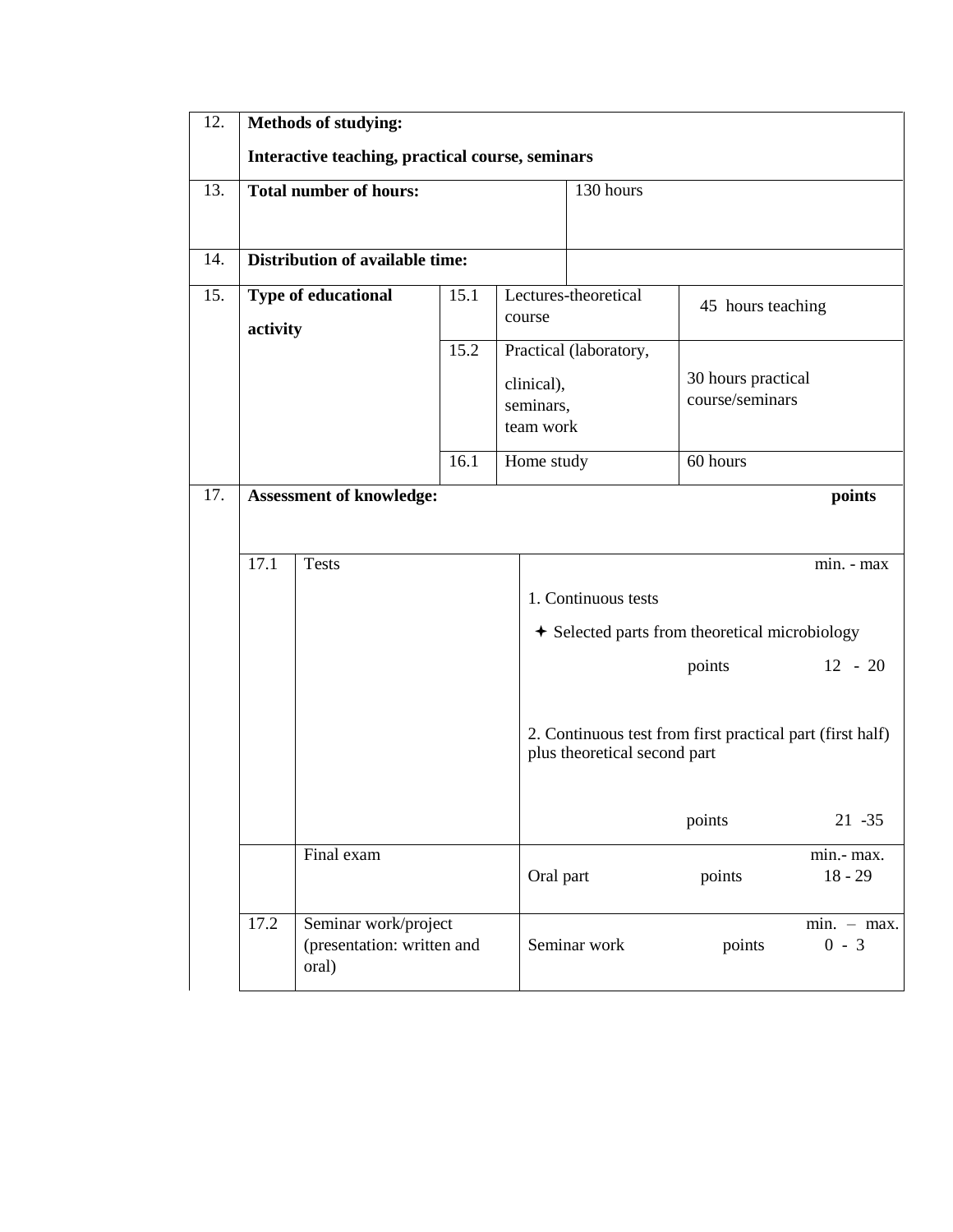|     | 17.3                                   | Active participation |                          |                                                                                                                                                                           |               |              | min.- max.   |
|-----|----------------------------------------|----------------------|--------------------------|---------------------------------------------------------------------------------------------------------------------------------------------------------------------------|---------------|--------------|--------------|
|     |                                        |                      |                          | Theoretical course                                                                                                                                                        |               | points       | $1 - 3$      |
|     |                                        |                      |                          | Practical course                                                                                                                                                          |               | points       | $8 - 10$     |
|     |                                        |                      |                          | Attendance at theoretical course<br>$51\% - 60\% = 1$ point<br>$61\% - 91\% = 2$ points<br>$91\% - 100\% = 3$ points<br>Practical course (24 practical course of 3 hours) |               |              |              |
| 18. | Knowledge                              |                      |                          | to 59 points                                                                                                                                                              |               |              | $5$ (five) F |
|     | assessment criteria:<br>(points/grade) |                      | from $60$ to $68$ points |                                                                                                                                                                           | $6$ (six) E   |              |              |
|     |                                        |                      | from 69 to 76 points     |                                                                                                                                                                           | $7$ (seven) D |              |              |
|     |                                        |                      | from 77 to 84 points     |                                                                                                                                                                           | 8 (eight) C   |              |              |
|     |                                        | from 85 to 92 points |                          | 9 (nine) B                                                                                                                                                                |               |              |              |
|     |                                        |                      | from 93 to 100 points    |                                                                                                                                                                           |               | $10$ (ten) A |              |

| 19. | final exam                      |                      | Criteria for obtaining a<br>signature and taking the | Conditional criteria for assessment of knowledge:<br>Knowledge assessment criteria:                                                                                                                                                                                                                                                                                                       |       |           |      |  |
|-----|---------------------------------|----------------------|------------------------------------------------------|-------------------------------------------------------------------------------------------------------------------------------------------------------------------------------------------------------------------------------------------------------------------------------------------------------------------------------------------------------------------------------------------|-------|-----------|------|--|
|     |                                 |                      |                                                      | Students need 70% from a total points (from presence of<br>4.<br>theoretical and practice work) should receive approval for<br>their attendance (sign document).<br>5. In order to take the final exam, the student has to win a<br>minimum of 60% of the two continual assessment tests.<br>The minimum passing score for the final examination is<br>6.<br>60% out of the total points. |       |           |      |  |
| 20. |                                 |                      | Language of the course                               | Macedonian                                                                                                                                                                                                                                                                                                                                                                                |       |           |      |  |
| 21. | <b>Method for evaluation of</b> |                      |                                                      | Anonymous evaluation by students on the subject, teaching                                                                                                                                                                                                                                                                                                                                 |       |           |      |  |
|     | the quality of education        |                      |                                                      | staff, and associates participating in the teaching.                                                                                                                                                                                                                                                                                                                                      |       |           |      |  |
| 22. | Literature:                     |                      |                                                      |                                                                                                                                                                                                                                                                                                                                                                                           |       |           |      |  |
|     | 22.1                            | Mandatory literature |                                                      |                                                                                                                                                                                                                                                                                                                                                                                           |       |           |      |  |
|     |                                 | No.                  | Author                                               |                                                                                                                                                                                                                                                                                                                                                                                           | Title | Publisher | Year |  |